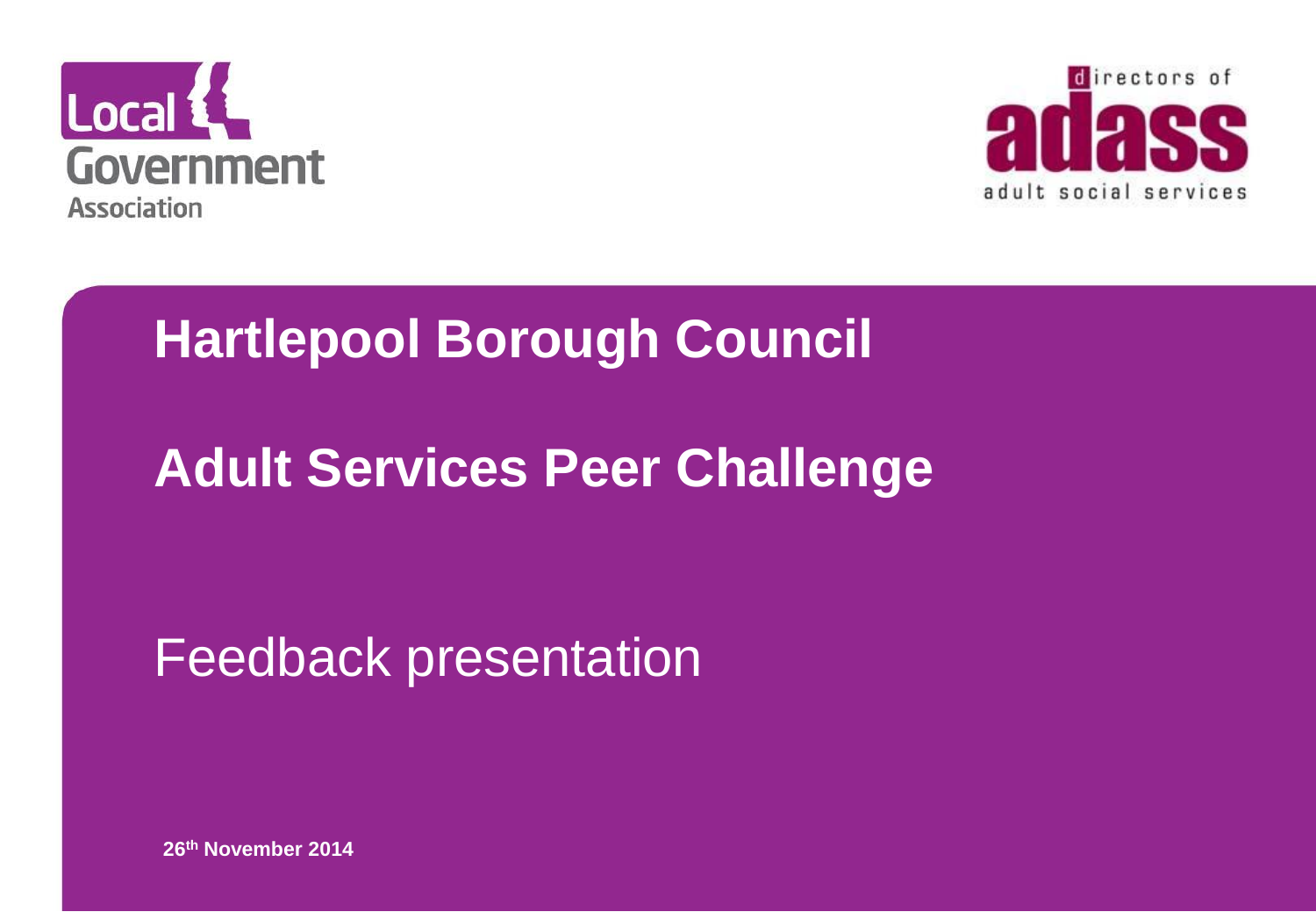## **Feedback format**

- The Peer Challenge process
- The Peer Challenge Team
- Scope
- Feedback on key questions
	- Strengths
	- Areas for further consideration
- Your reflections and questions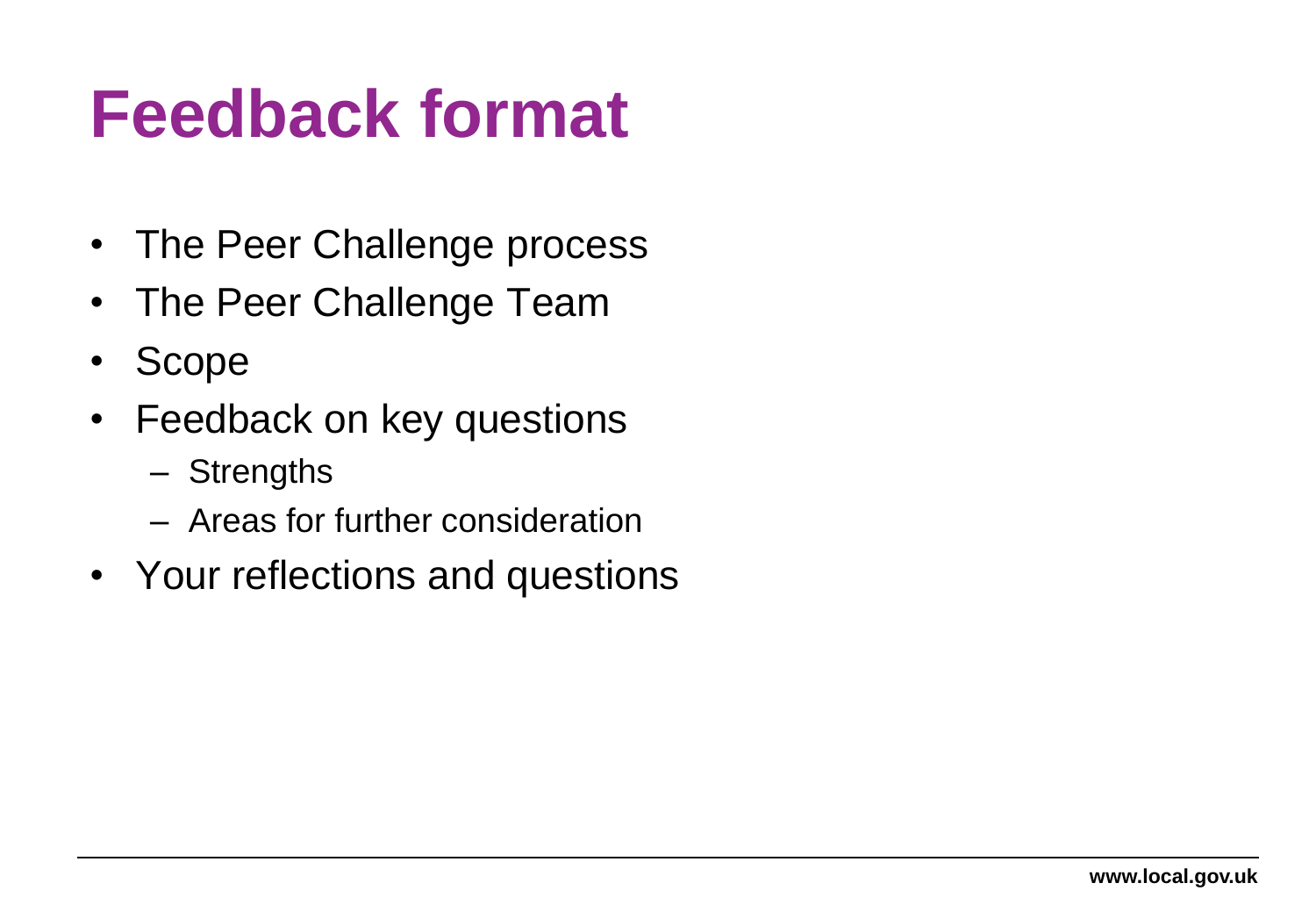# **Peer Challenge explanation**

- Sector Led Improvement
- Regional Peer Challenge process
- Not an inspection invited in as 'critical friends'
- Non-attributable information collection
- People have been open and honest
- Recommendations based on triangulation of what we've read, heard and seen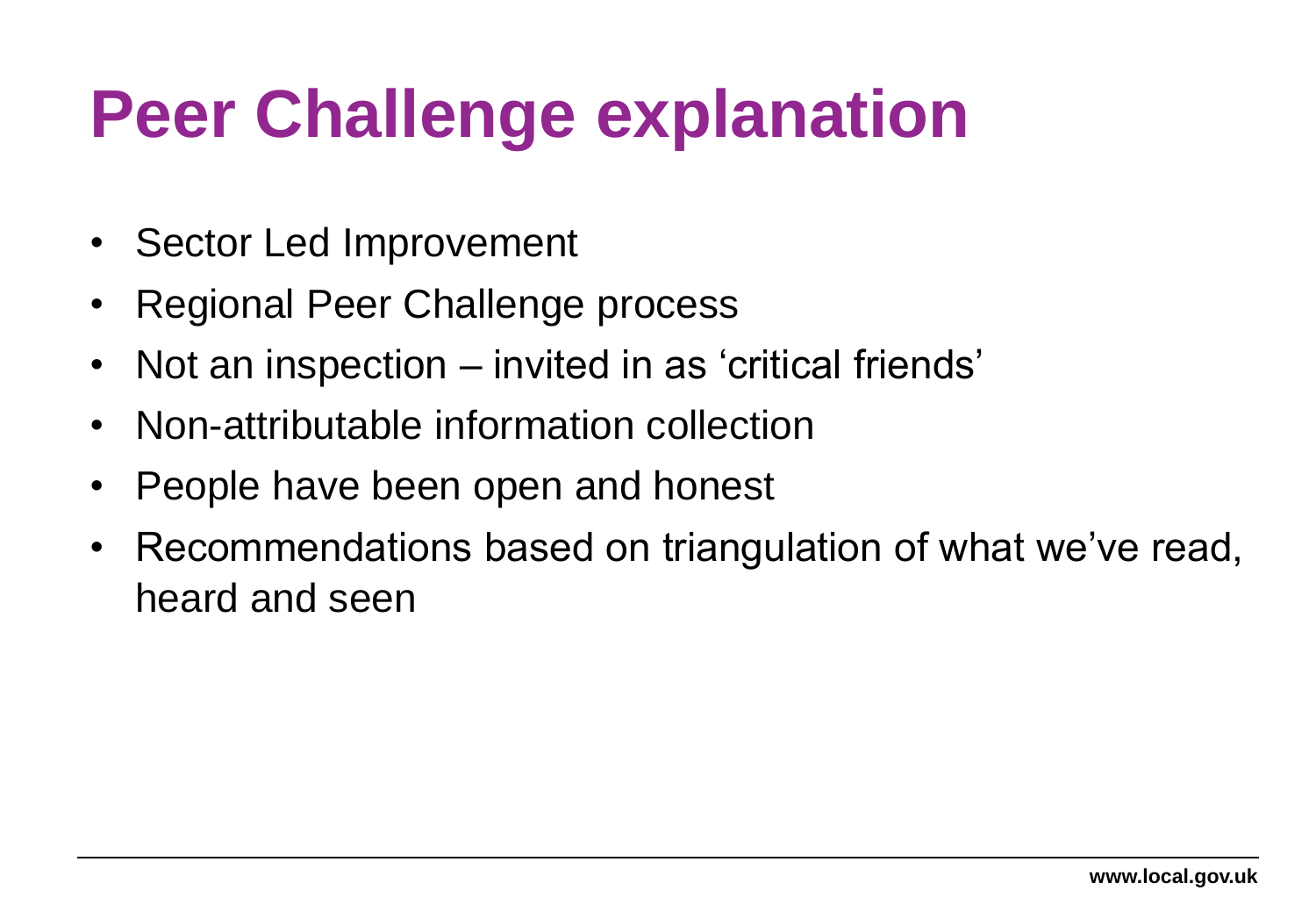# **The Peer Challenge Process**

- Scope
- Peer Challenge Team sourced
- Self-evaluation / Position Statement
- Pre-reading documents
- Interviews, meetings and focus groups
- Feedback presentation
- Report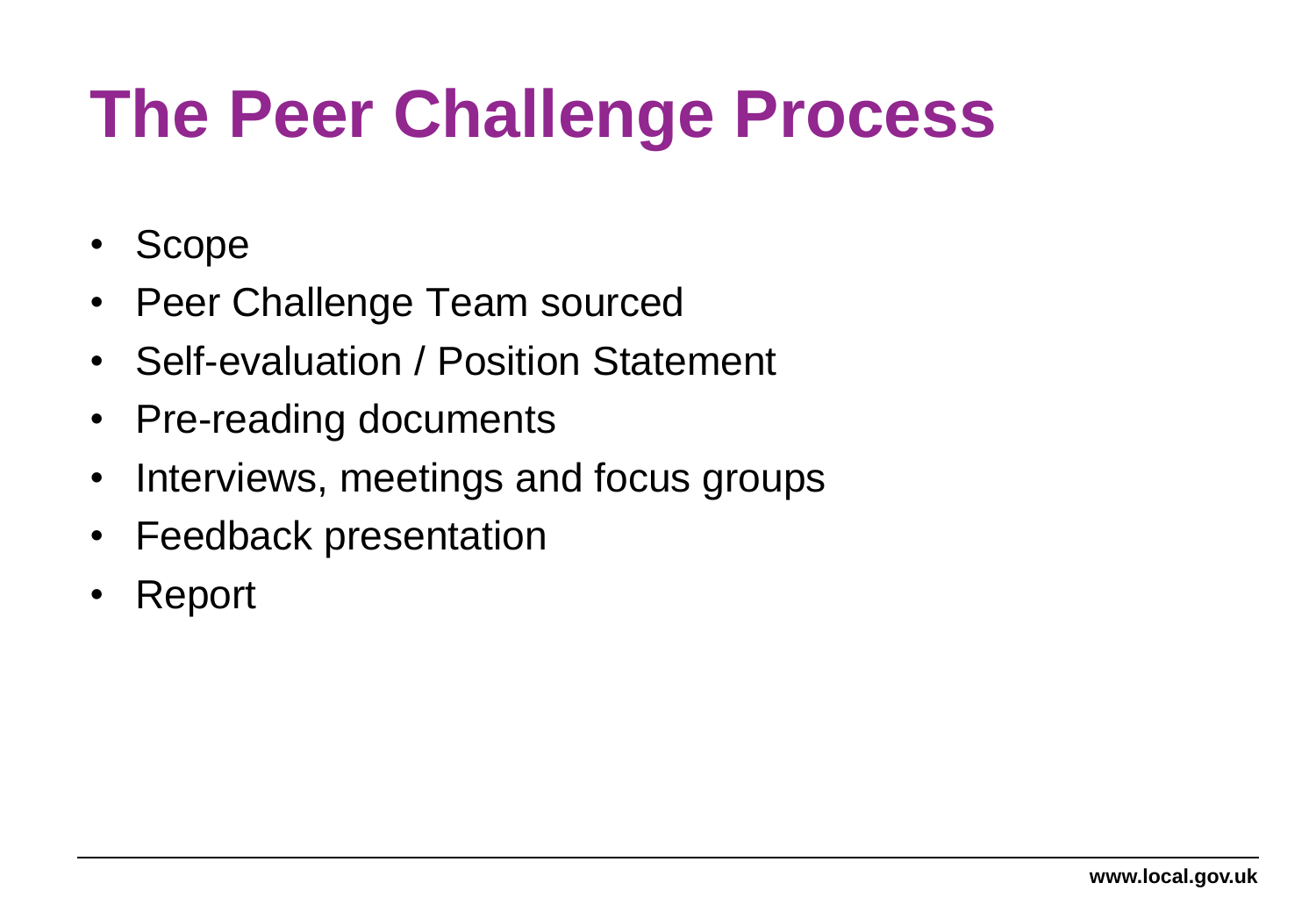# **Peer Challenge Team**

- Lead Peer **Vanessa Bainbridge**, Deputy Director, Northumberland County Council
- Member Peer **Keith Cunliffe**, Wigan MBC
- Health Peer **Ruth Allen,** Director of Social Work at SW London and St George's Mental Health Trust
- Senior Officer Peer 1 **Jane Bowie**, Head of Safeguarding and Strategic Commissioning, Northumberland County Council
- Senior Officer Peer 2 **Judith Whittam,** Assistant Director Social Care, Cumbria County Council
- LGA Challenge Manager **Chris Rowland**, Local Government Association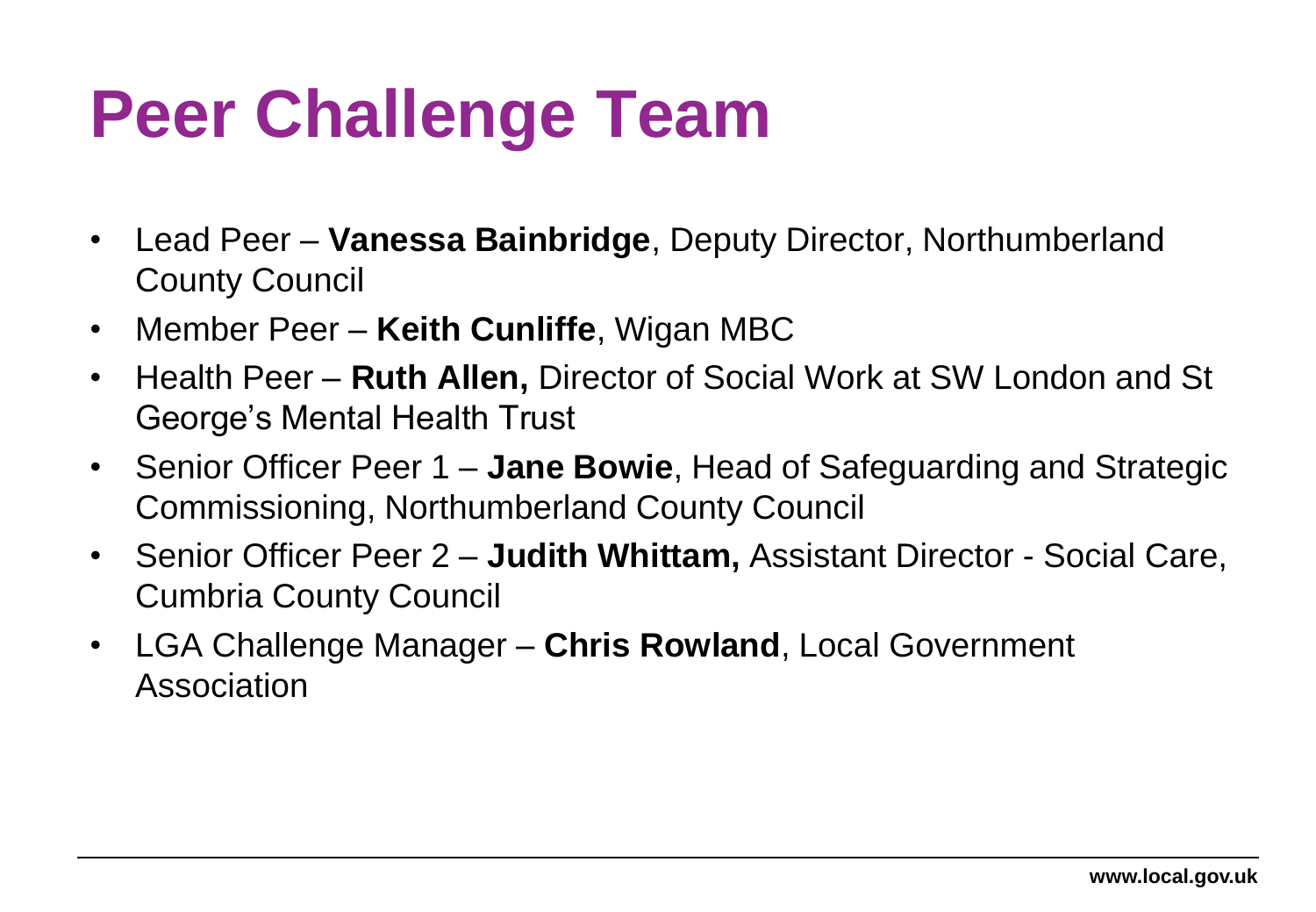# **Your scope**

- To scrutinise the delivery of mental health social care services by the council within the current partnership arrangement.
- To ensure that people utilising mental health services are in receipt of high quality, timely and accessible social care.
- To assess current achievements and identify any opportunities to improve the design and/or delivery of these services.
- To help the council ensure that, wherever social workers are managed, the optimum infra-structure is in place to ensure that their role achieves the best possible social care services for people with mental health problems.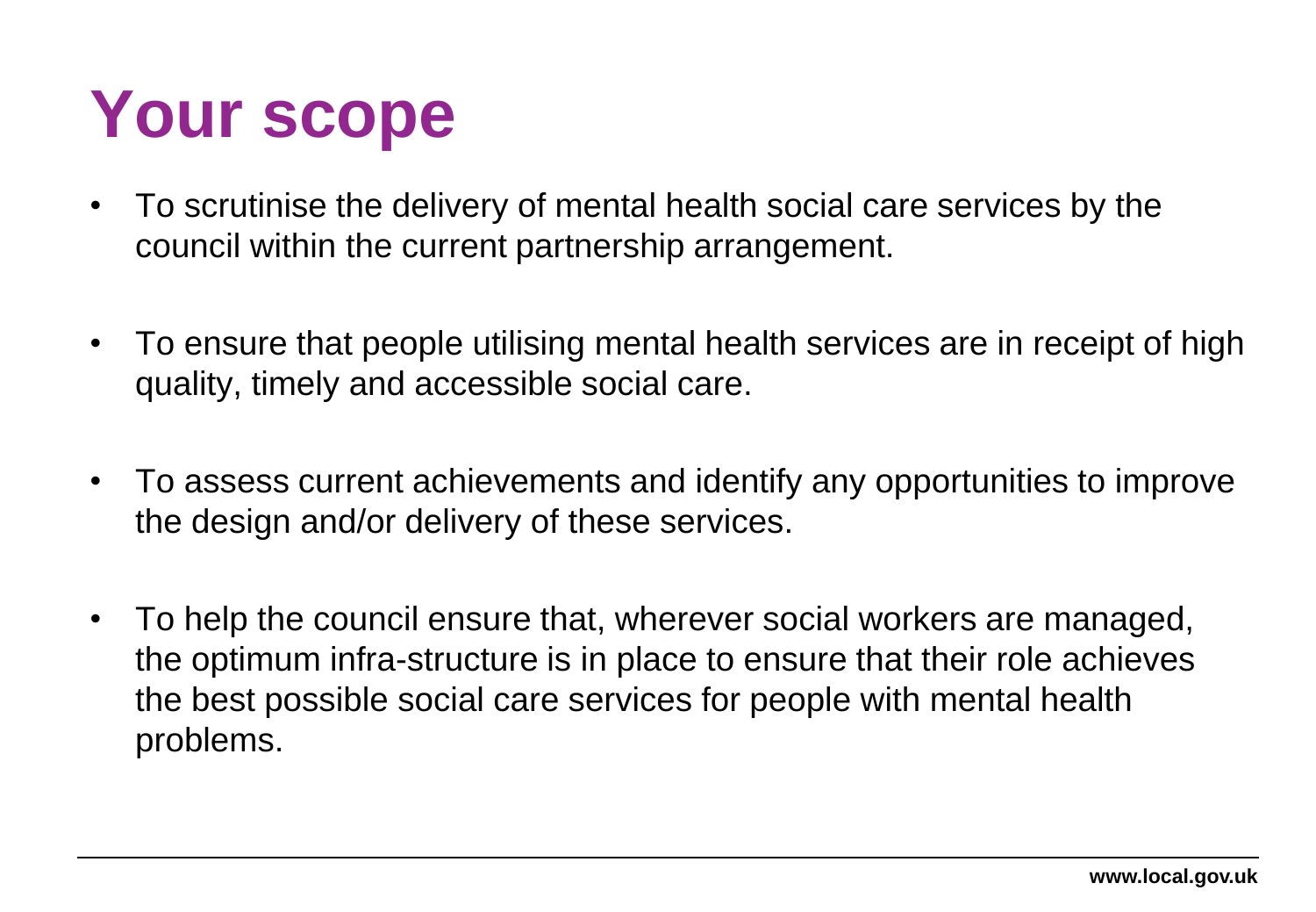### **Your scope – referenced to the LGA Peer Challenge Themes**

- **SERVICE DELIVERY AND EFFECTIVE PRACTICE**
- **WORKING TOGETHER**
- **VISION, STRATEGY AND LEADERSHIP**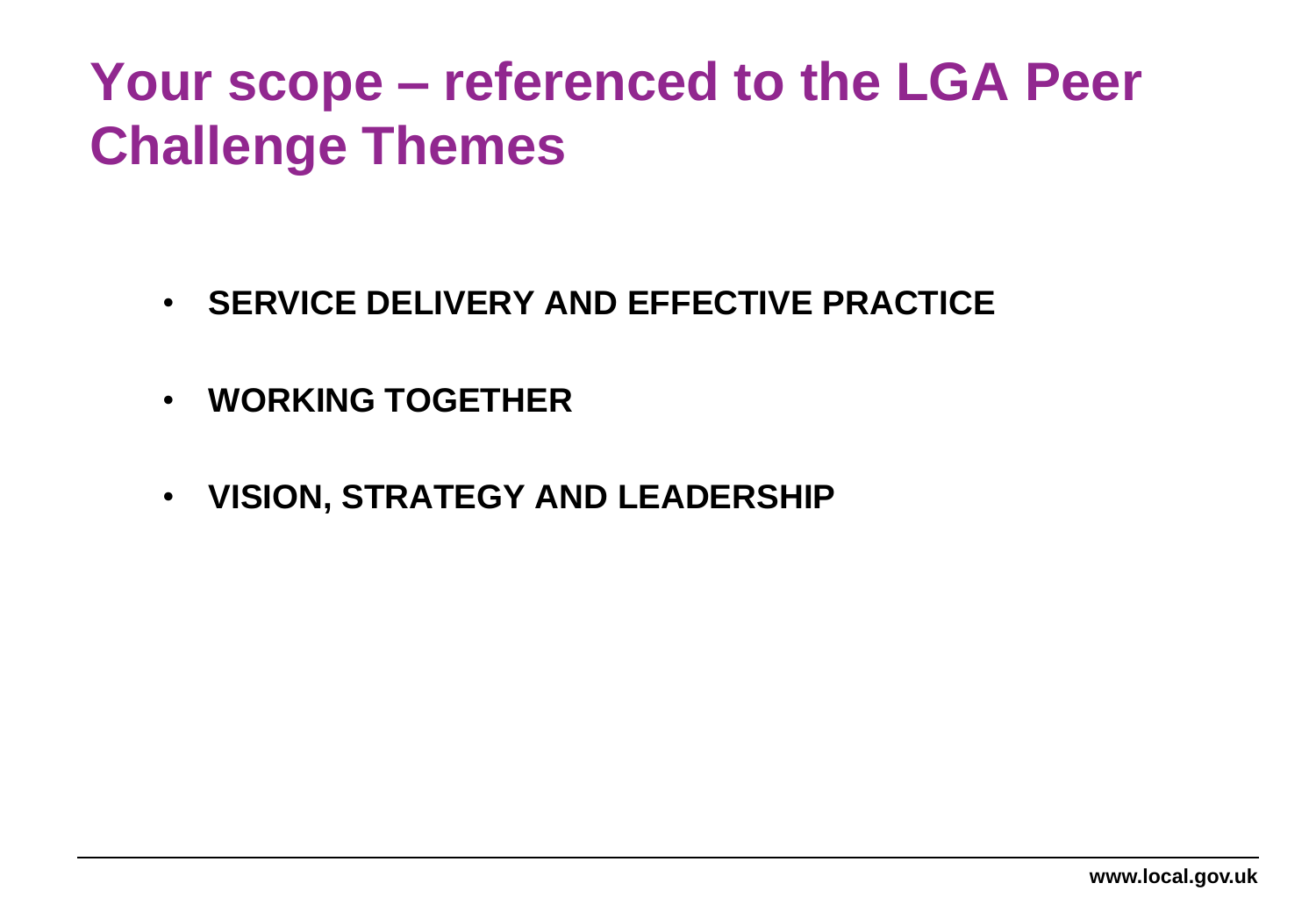## **Service Delivery and Effective Practice**

#### **Strengths**

- The benefits of an integrated service are broadly recognised and supported across levels and organisations.
- The teams appear to work in a genuinely integrated way with health staff aware of (and undertaking) social care responsibilities and vice versa (e.g. MCA DoLs, DPs, team manager chairing safeguarding meetings).
- There is evidence of different disciplines sharing of tasks working well.
- There is strong performance in numbers of DPs and PBs in MH.
- Strong performance mechanisms and management processes (e.g. LEAN) being applied by TEWV.
- Recognised and realised benefits in MH staff being able to access training in both organisations.
- Principal Social Worker understands the MH services and Social Work development needs, and is widely respected and responsive within Adult Social Care.
- There are examples of learning across organisations, and this is a foundation for further work together.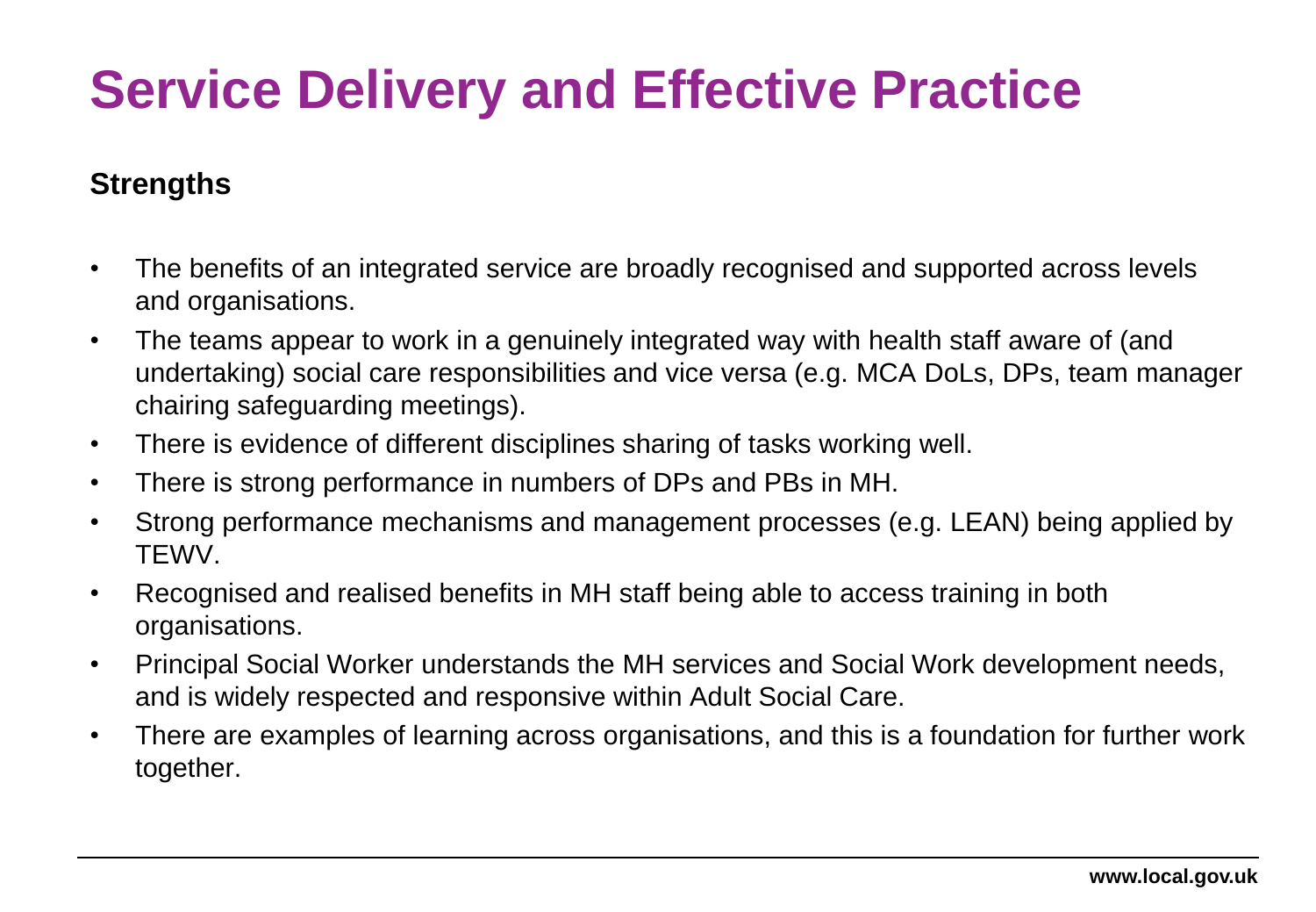## **Service Delivery and Effective Practice**

- Capacity within the integrated teams is an issue, with particular pressures brought about through AMHP rotas drawing away staff from their team roles.
- There has been a negative impact of reduction in capacity in MH Teams through the loss of STR team.
- Availability of professional leadership and supervision for SW staff is inconsistent between the MH teams, and also with the wider SW workforce, with which standards need to be consistent.
- Clarity about ownership of safeguarding across all MH teams could be increased, and safeguarding practice and governance appears to be inconsistent, and need to be aligned with the rest of the Council.
- Members of the MH teams would like more contact with the Council, and would welcome more information and greater clarity including on e.g. performance and other requirements; Team Managers commitment to attending Departmental and other meetings would support this.
- Informal communication between organisations could be improved.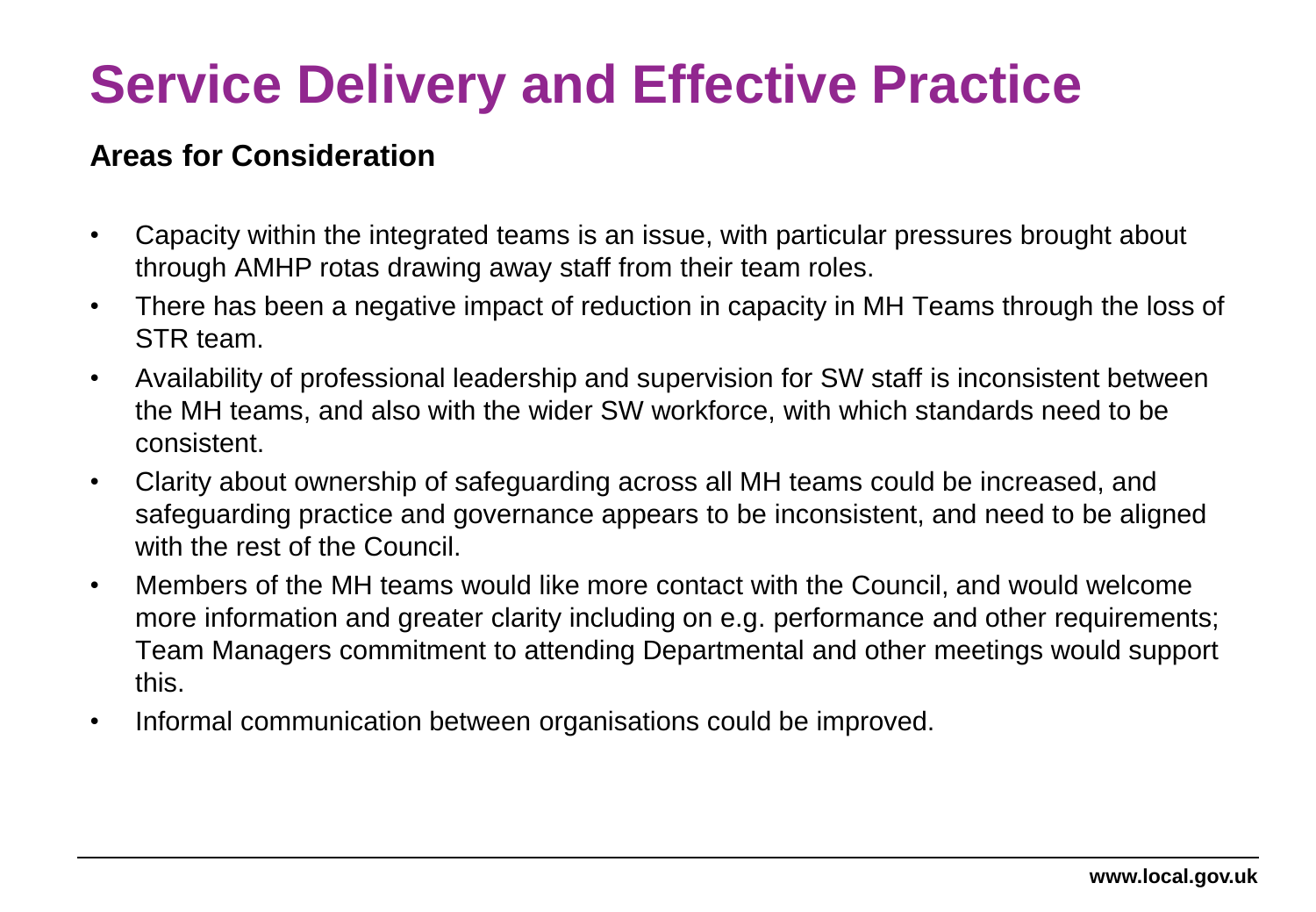### **Service Delivery and Effective Practice**

- Role and functions of MH teams for those with only social care needs is unclear and inconsistently governed.
	- There needs to be a decision made as to where Social Care-only service users have their needs met.
- More generally, accessing wider services within the Council (e.g. reablement, community ASC) is sometimes experienced as being difficult.
- There is no apparent Quality Assurance and Audit for MH Social Care and Social Work.
- The two IT systems pose a challenge: Safeguarding paperwork on CareFirst, but activity associated with management plans on PARIS.
- A joint training / workforce development plan would benefit all staff, and should be developed across the whole system.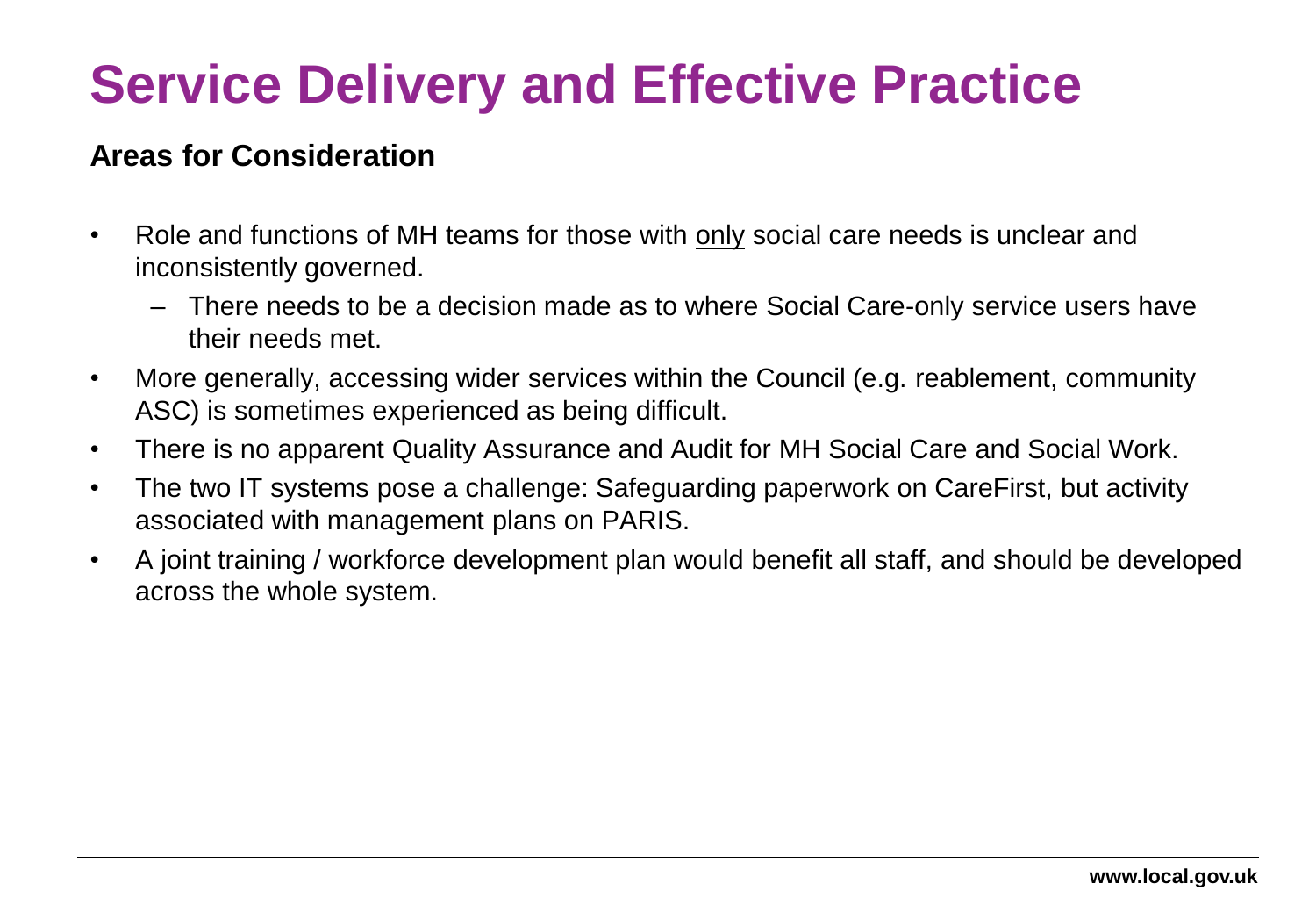## **Working Together**

#### **Strengths**

- There is recognition across partners of the importance of the Health and Wellbeing Board (HWB), and this can become the focus for system leadership around MH.
- The Joint Commissioning Executive has been created as a key forum through which to implement the strategic direction as laid out by the HWB.
- The MH Forum's development of a MH Strategy is a good example of interagency working.
- The MH Forum is generally held in high regard, and is listened to by the HWB and the Council; consideration could be given as to its reporting and accountability to cement this influence.
- There is good multi-agency development of the Mental Health Crisis Care Concordat.
- There are a range of meetings with partners, at both operational and more strategic level which offer the opportunity to influence and develop service delivery.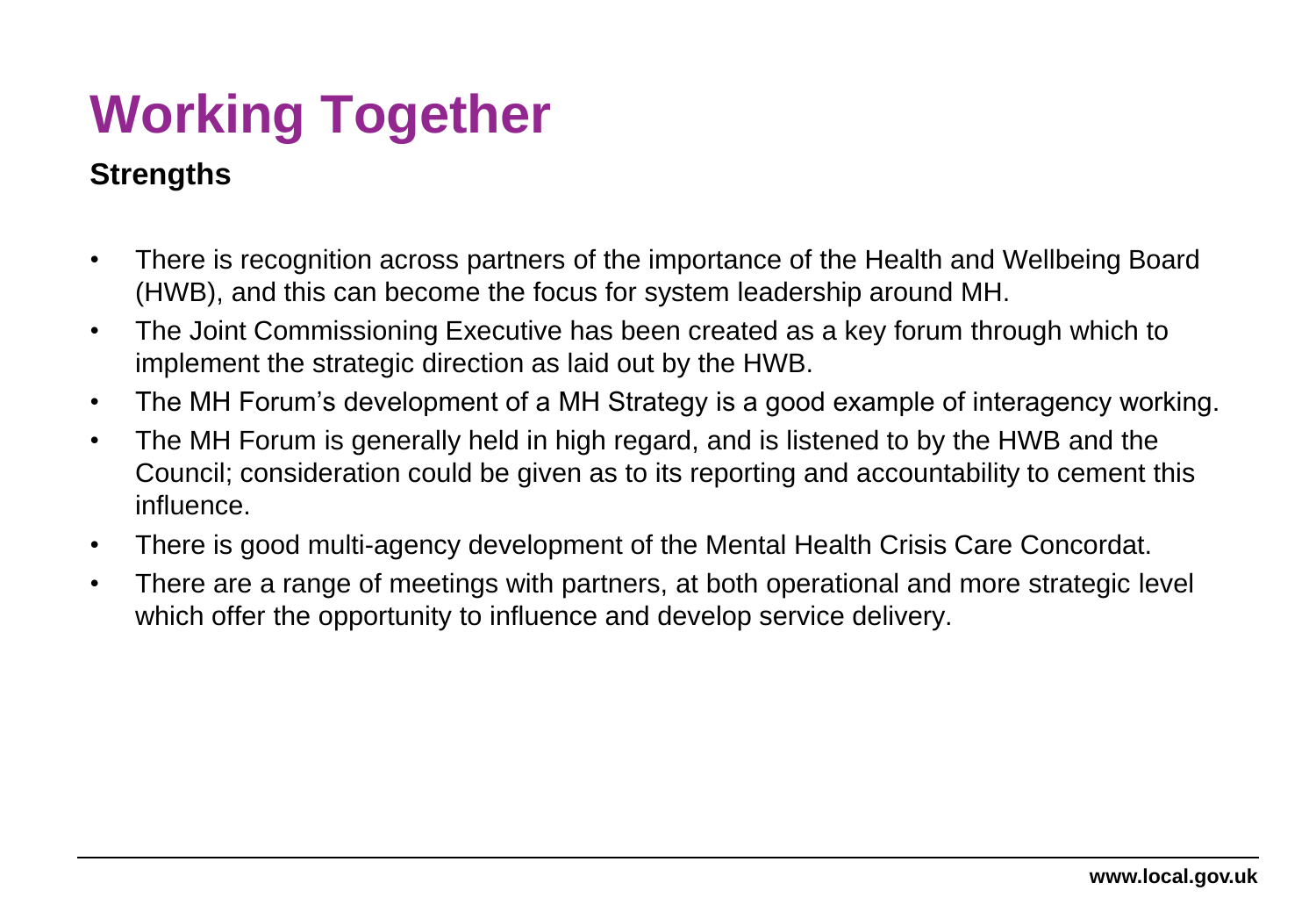## **Working Together**

- It is not clear at the present time to what extent the Health and Wellbeing Board, and Joint Commissioning Executive, have been engaged in or used to set, develop, and implement key commissioning decisions, or in influencing or shaping service changes.
- The HWB and JCE have been established (statutorily in the former case) as a place to develop and oversee implementation of the strategic direction of travel for services in Hartlepool, but their potential influence remains to be fully developed at this point, in part due to the level of engagement from all relevant partners.
- To ensure data is pooled to assist with planning e.g. CCG do not seem well sighted on patterns in safeguarding to help with quality assurance. NECS have data that could assist the Council, but this is not routinely available.
- The Council may wish to consider whether working more closely with neighbouring authorities could increase opportunities for effective strategic commissioning.
- Finalisation of BCF plans and the appointment of a BCF Lead officer an opportunity to consider wider issues regarding MH across the life-course and integration.
- Further work should be undertaken to understand performance in adult care and specifically the reasons for high levels of placements in long term care (ASCOF 2A1).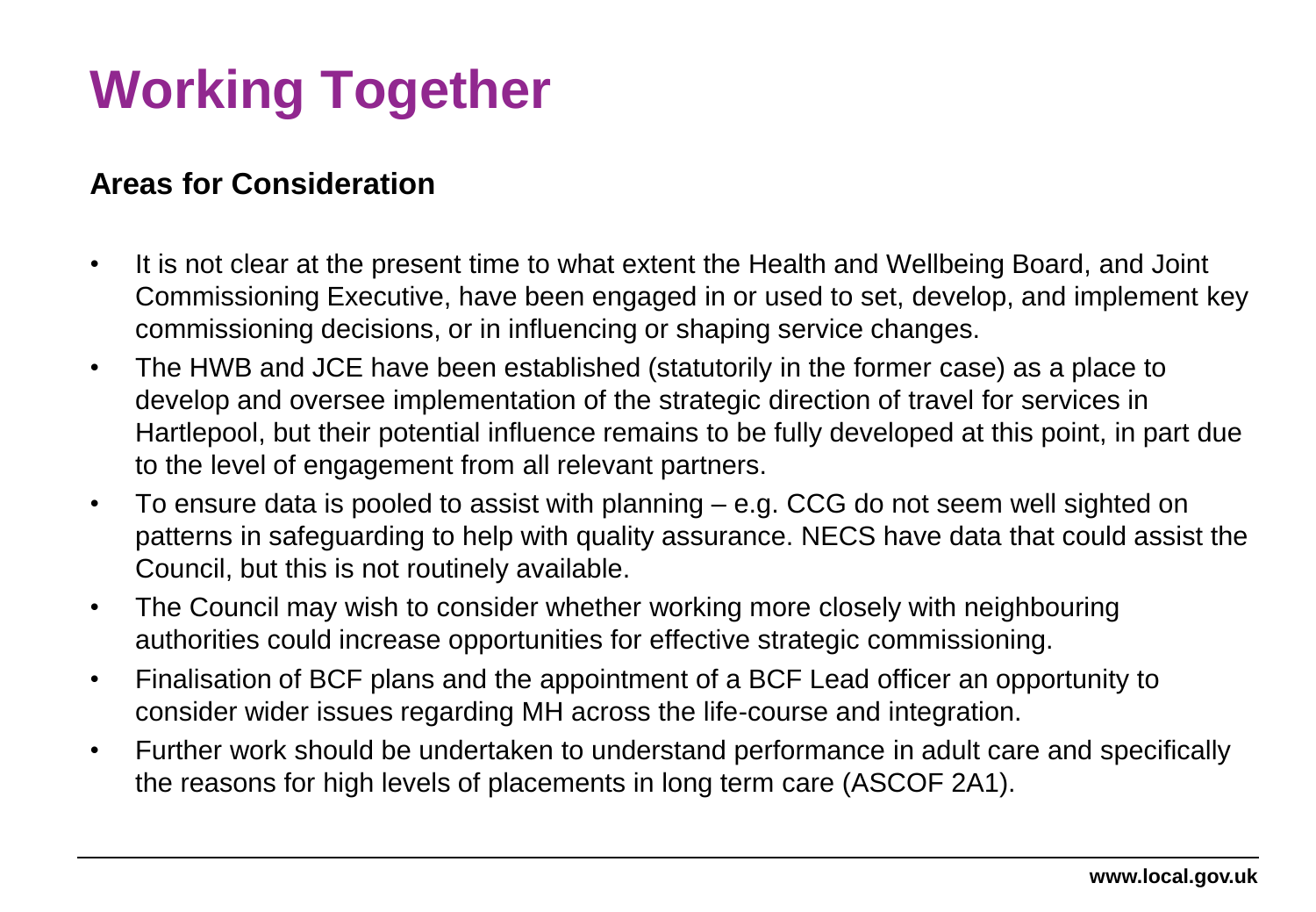### **Vision, Strategy, and Leadership**

#### **Strengths**

- The MH Champion is passionate about improving services, acts as an ambassador, and can be a link between members.
- The Council's Committee Structure allows all members to be involved in a proactive manner.
- The significant contribution of lead officers in covering for an extended period without DASS / DCS and holding other vacant posts should be recognised, as should the longer term impact of such a substantial deficit in senior leadership at a time of financial challenge, NHS restructure and etc.
- Conversation is ongoing with the CCG about provision of a joint leadership development programme with middle and senior level managers across both organisations, and this model could be extended to other partners including TEWV.
- There appears to be a real willingness to develop a more strategic direction of travel for MH, and more widely for ASC, and we would encourage the Council to grasp this opportunity.
- There is a good foundation in People Services for the further development of Adult Social Care.
- We found strong support across the Council, including with Officers and Members, for raising the profile of MH, and the team would support this, and perceive the HWB to be the place to take it forward.
- There are good links into Teeswide Social Work Development infrastructure.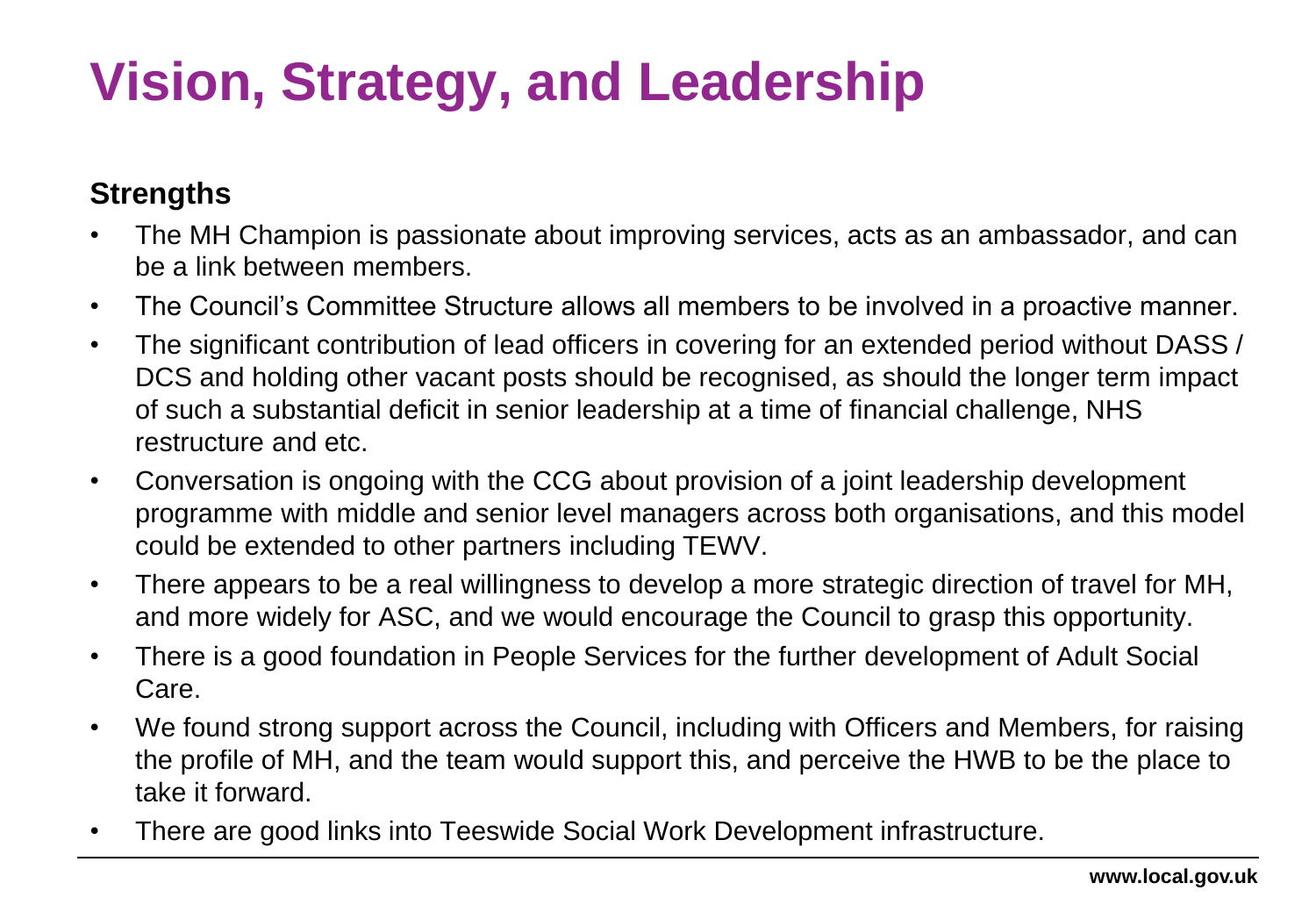## **Vision, Strategy, and Leadership**

- Further consideration needs to be given to the development, and clear communication, of a strategic vision for MH services (and wider wellbeing) in Hartlepool.
- It will be important to continue to develop this in partnership, but it also needs to be woven into Council's overall corporate and financial planning and given higher priority by HWB.
- Consideration needs to be given as to the implications and opportunities of the Care Act on future MH delivery.
- Clarity needs to be developed on how a further tranche of savings will be made, for instance within a medium term budget agreement
- The Council (through its Audit and Governance Committee or otherwise) could consider setting a proactive programme of scrutiny of all health provision.
- The opportunity of changing personnel in the ASC SMT represents an opportunity to clarify and streamline roles and responsibilities.
- As part of the planned support and development of senior management team within ASC, clarity should be developed as to the role and position of MH.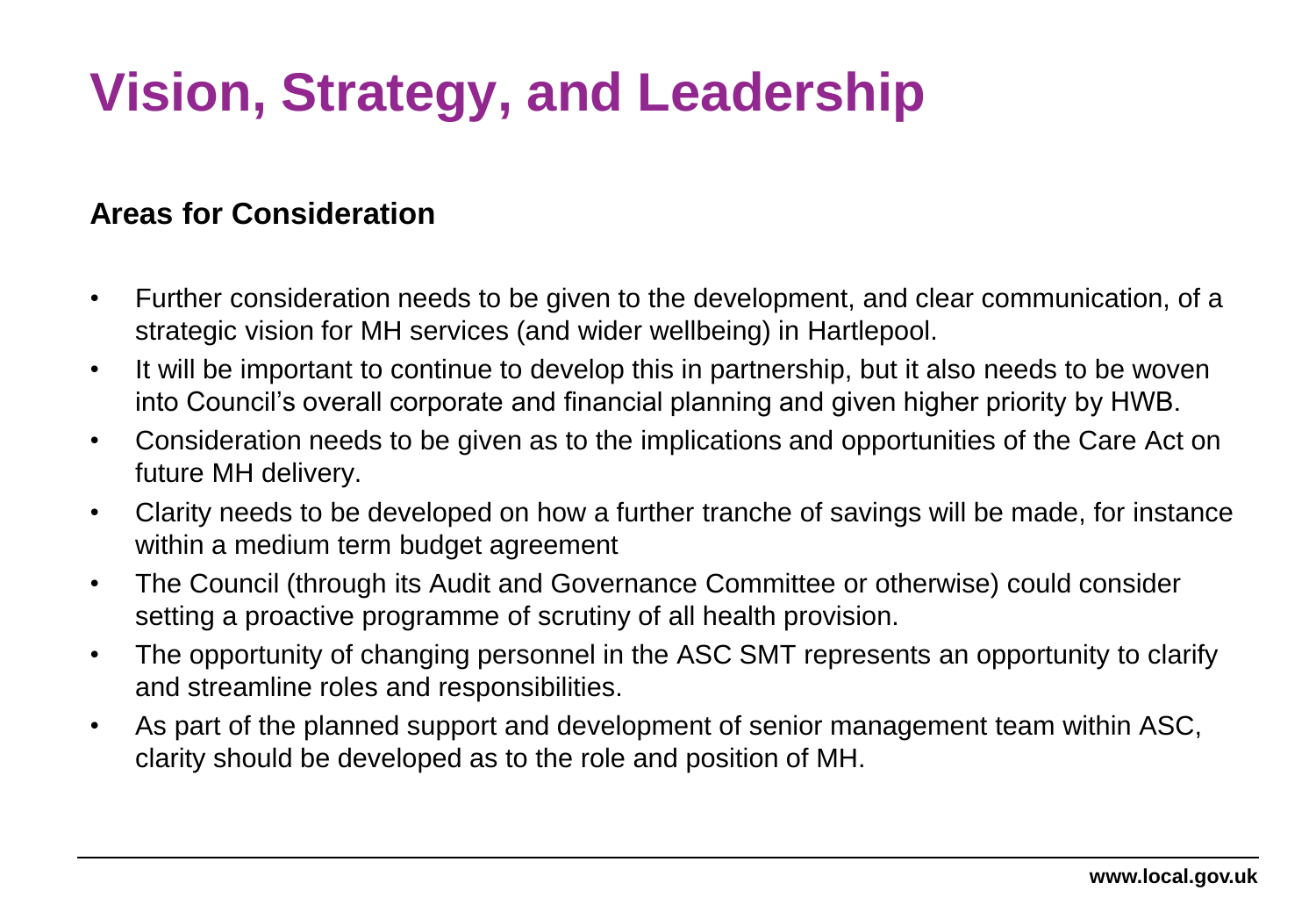## **Key recommendations**

- We would support the development of the HWB, and JCE, as key place for strategic and operational decision making and implementation.
- To work with TEWV to develop and implement governance and quality assurance framework for integrated MH services.
- We would encourage an early audit of case files within the MH service, jointly with TEWV, including Safeguarding cases.
- Priority should be given to proactive engagement and increased support (including around professional supervision and leadership) to SWs in integrated teams.
- The Council and TEWV should review the demand and capacity within the MH teams, noting in particular the impact that the AMHP role has on SW capacity within the team.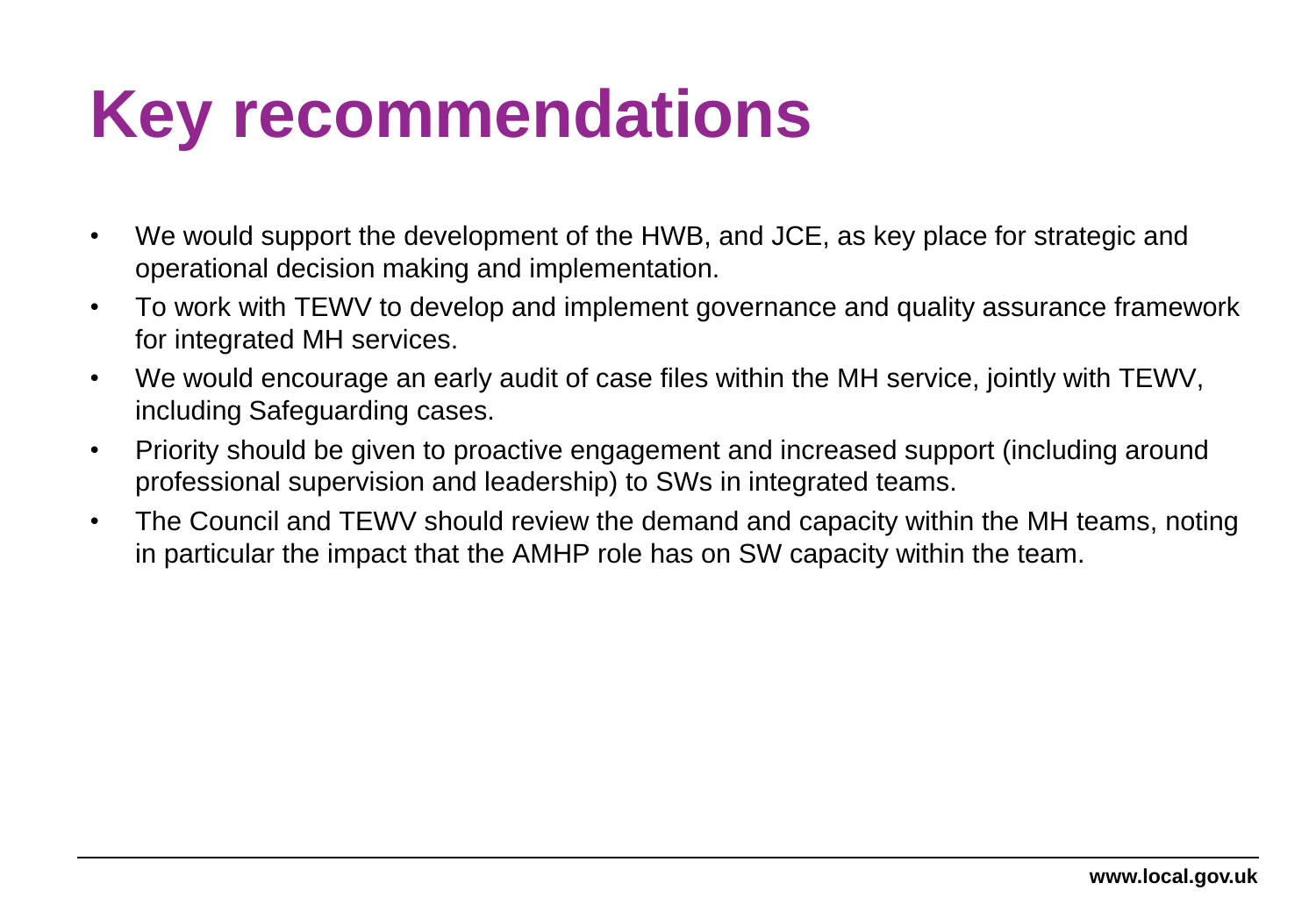## **Your reflections and questions**

- Is there anything in the presentation that is a total surprise or that you disagree with?
- Is there something that you were expecting to see which is not there?
- What do you think is the most striking comment or recommendation?